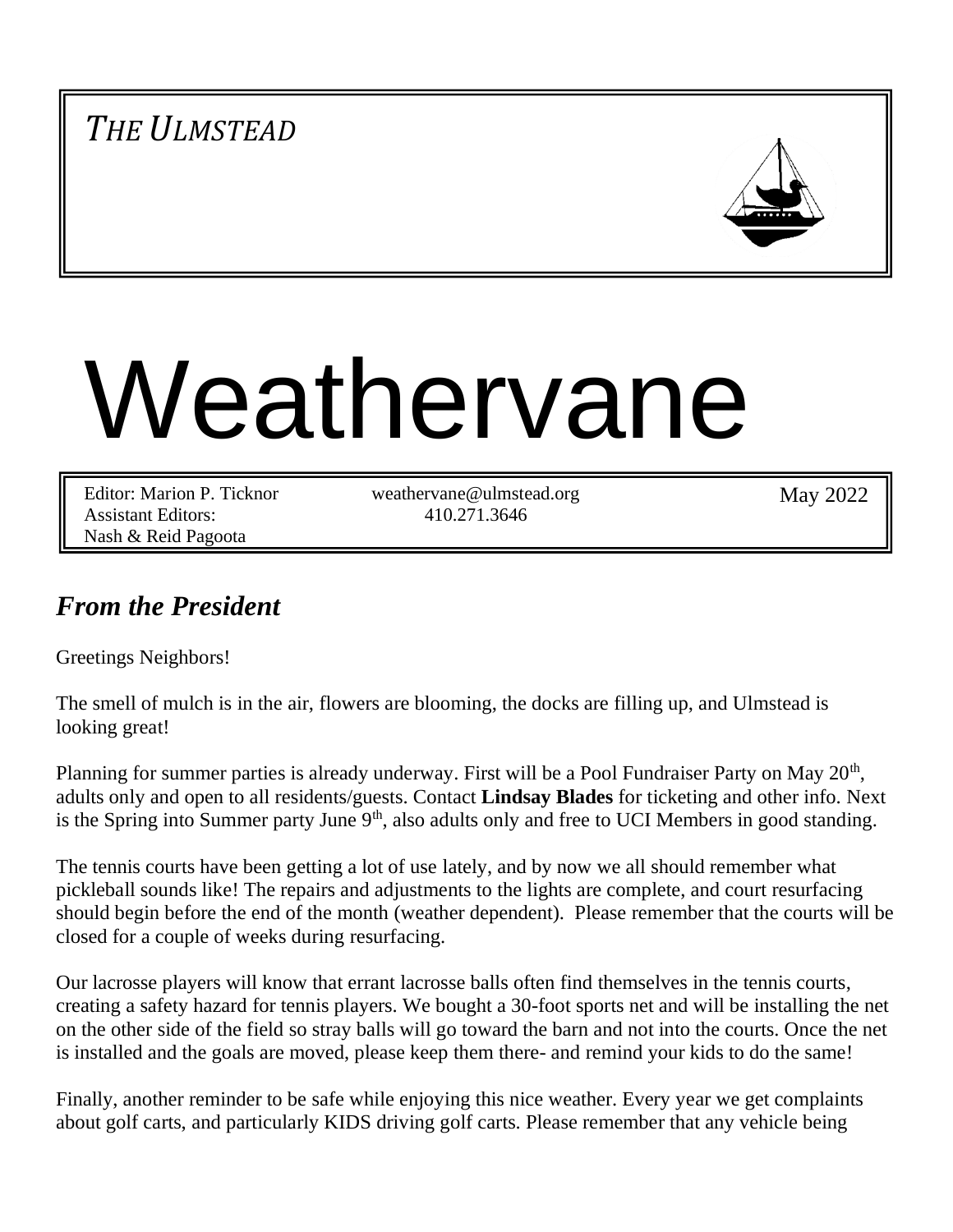operated on our streets should be done so in compliance with applicable AA County laws. This includes SPEEDING which continues to be an issue, so please be sage and SLOW DOWN!

I look forward to seeing everyone at the upcoming events!

Mike Sawyer UCI President President@ulmstead.org

# **UCI DEPARTMENTS AND ACTIVITIES**

# **NAUTICAL**

Warming temps are bringing the boats back to our marinas, but there are still good slips available. Please contact Bill Zichos at dockmaster@ulmstead.org for information about an available boat slip.

Nautical stickers are required to use the boat ramp or small boat racks. Please contact **Lynne Andrews**  andrews691@verizon.net for ramp stickers and **Barb Stone** bstone1213@yahoo.com for small boat stickers. Thanks, and see you at the docks!

Bill Zichos, UCI Nautical Dockmaster@ulmstead.org

## **TENNIS**

Welcome to May, everyone!

The courts in Ulmstead are in full swing – no pun intended! The pickleballers are on the courts most mornings battling away, and the tennis players are starting their clinics and lessons now that the weather is beginning to break.

#### **Court Repairs Update:**

The leaning center light pole was taken down in March/April, the base was re-poured and stabilized, and the pole was re-installed. The pole had to be fixed before we could move on to replacing the net posts, nets, and court surface. The weather must be a consistent 65 degrees for the court surface work to begin. We are working with the contractor now to select a date to get started. Our hope is for the contractor to complete their work within two weeks, to limit the court downtime as much as possible. We will communicate the date the work is to begin as soon as we know.

#### **CourtReserve:**

Don't forget to use the CourtReserve system to ensure you will have a court to play on at the time/day you want to play. If after making a reservation your plans change, please be courteous and remove your reservation. Basic reservation rules apply: A member can only reserve one court at a time. If a member invites non-Ulmstead guests to the courts, the member must be present with their guests the entire time.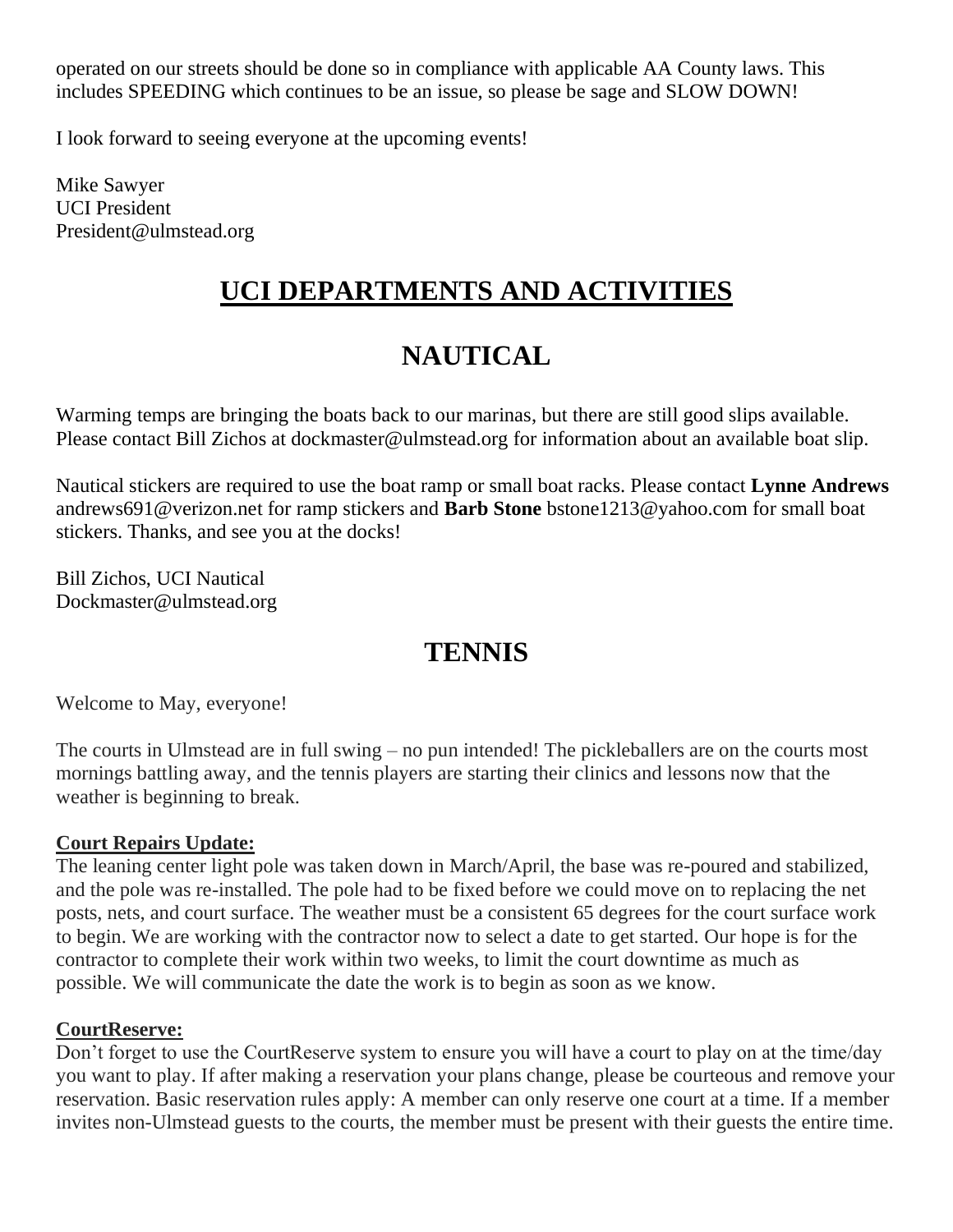If you need assistance with logging on to CourtReserve or navigating the system, please contact **Julie Grignon** at djgrignon@gmail.com or 410-279-6479.

## **Clinics:**

The committee is working to bring the community junior tennis clinics – more details to follow.

In the meantime, there are several local tennis and pickleball pros that will come to our courts and offer private, semi-private, or small group lessons, including tennis basics and technique and/or cardio tennis. Below is a short list. Feel free to reach out to them for pricing and more information:

- John Garrett (tennis and pickleball) 317-946-4616
- Clint Rogers (tennis adults and kids) 410-207-5462
- Cathy Officer (tennis adults) 410-279-0169
- Dan Jaindl (tennis adults)  $443-454-7510$
- Shari Sternberg (pickleball) 240-273-8246

Please remember that the courts are for Ulmstead residents that have paid their court club dues. There are court usage guidelines on the Ulmstead website – www.ulmstead.com.

UCI Court Club dues were due on May  $1<sup>st</sup>$ , but you can still join! After May  $1<sup>st</sup>$ , the dues are assessed a late of \$50.00. The dues are \$200.00. The cost of a replacement key is \$100. Please make all checks payable to UCI and leave them in the mailbox at 658 White Swan Drive.

If you decided not to renew your court membership, please kindly place your key in an envelope with your name and address and leave it in the mailbox at 658 White Swan Drive.

Please send any court inquiries to tennis@ulmstead.org or contact **Stephanie Pagoota** at 410-925- 6675. Hope to you all out on the courts!

# **SOCIAL**



# **Dancing Through the Decades Party!**

Come join your neighbors at the pool to celebrate its 50th anniversary!!

May 20th, 2022 Rain Date: May 21st, 2022

This fundraiser event is adults only and open to non-pool members.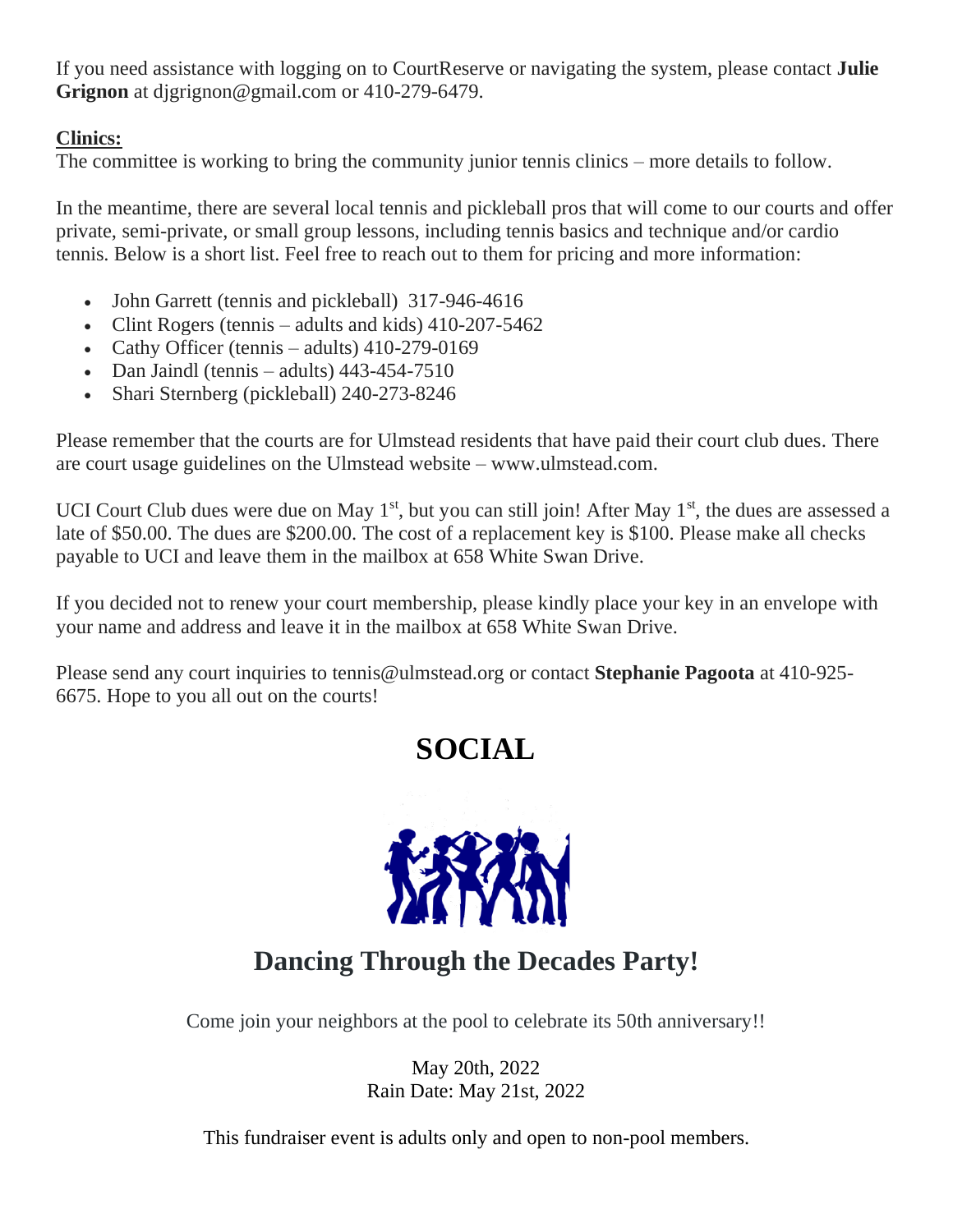There will be refreshments, a DJ playing songs from all the decades, and an auction. Contact **Lindsey Blades** for tickets.

## **Spring into Summer Party!**

## **Thursday, June 9th**

Mark your calendars now! Food Truck, Music, & Drinks for *adults only*

## **ANNOUNCEMENTS**

# **A Safe and Respectful Ulmstead**

Please remember…

### PEDESTRIAN SAFETY:

- Pedestrians should walk on the left shoulder or side of the road facing traffic unless the traffic conditions prevent safely walking on the left side of the road.
- Cyclists should ride with traffic and otherwise obey the rules outlined below.
- Wear bright colors to help make sure you are seen.
- When walking or riding at night, carry a light and wear reflective clothing.
- When walking in groups, be cognizant of traffic and keep to the side of the road.
- Always look left, right and left again before crossing the street.
- Be cognizant of your surrounding particularly when using headphones or your telephone.
- Pedestrians should yield to the right of way to vehicles when crossing the street anywhere other than in a marked crosswalk or in an unmarked crosswalk at an intersection.

#### ULMSTEAD BEACH:

- All tables and grills must be left clean.
- Please put any trash you created in the dumpster at the park. Although trash cans there and are emptied once per week, given the high usage of the park this is not enough. Quite simply, take out what you bring in!
- Guests must be accompanied by an UCI member in good standing at all times. UCI Members parking at the Beach Park must have a UCI resident sticker displayed on their vehicle at all times. Please contract membership@ulmstead.org for a resident sticker.
- The Beach Park is open from 7am-9pm.
- There is no diving allowed from the park's edges as the water is very shallow.
- A UCI Member in good standing may reserve the Beach Park for groups of more than 20 people and must reserve a date and time for their events at the beach in advance. Prior registration is required, and the UCI member must be in attendance for the duration of the event.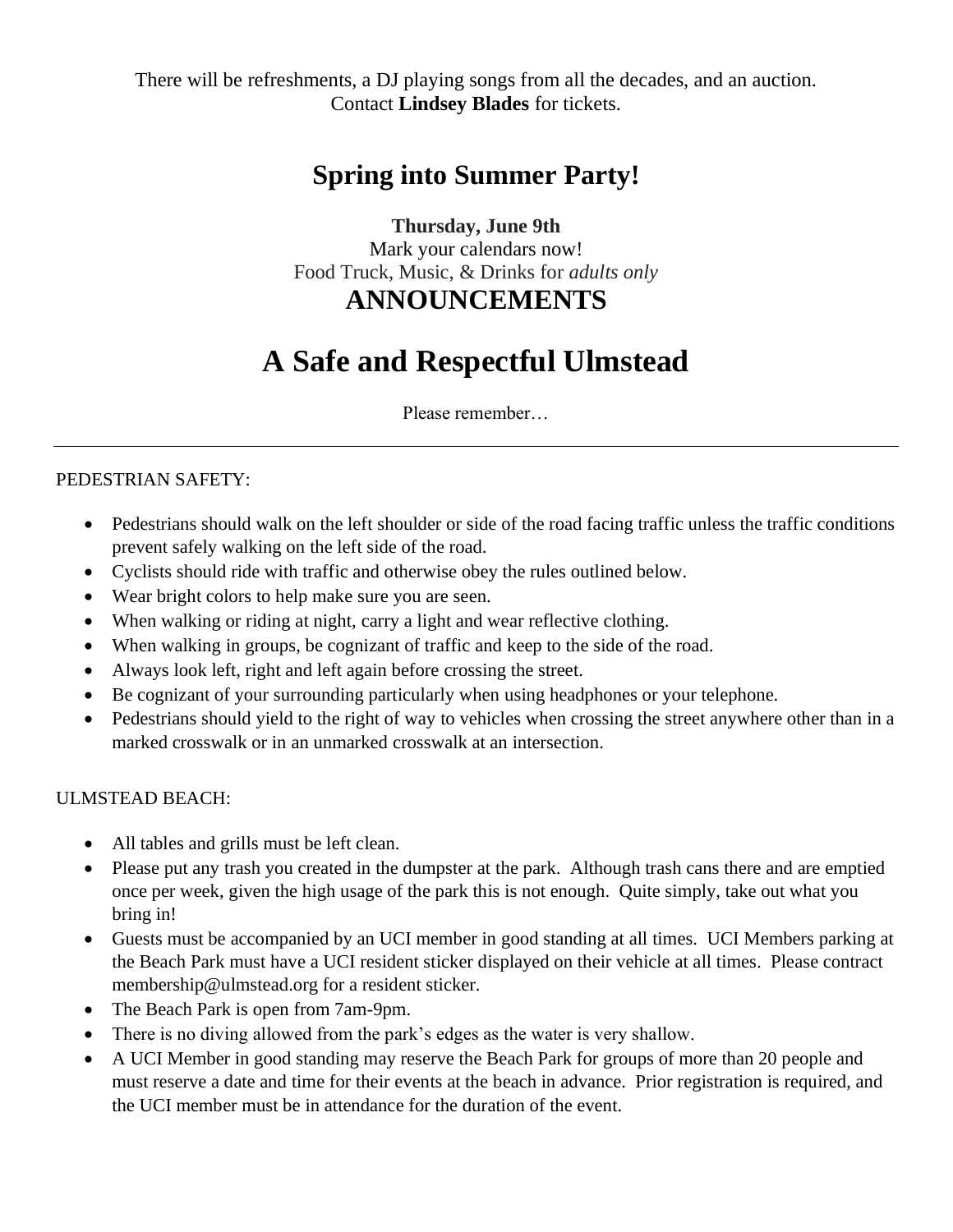- Reservations are taken merely as a courtesy to the community in order to help members plan their events with the knowledge of how crowded the beach may be on any given day. UCI members are always welcome at any time during beach hours regardless of private events or reservations.
- All music must be played at a reasonable volume.

#### NAUTICAL FACILITIES:

- NO SWIMMING/DIVING at any of the Docks is permitted
- No boarding of any boat without owner's permission
- All small boat/kayaks are required to have a 2022 small boat sticker
- If you see something that looks like a problem, please contact dockmaster@ulmstead.org

#### **UCI OFFICERS AND VOLUNTEERS**

#### **www.ulmstead.org**

*Please email any changes / updates to Weathervane@Ulmstead.org and Membership@Ulmstead.org. Thanks!*

Treasurer Renee Kelly<br>
Assistant Treasurer 15 Jim Vermilye Assistant Treasurer

UCI Board of Directors Mike Sawyer – President/Nautical<br>and liaison roles – Vice President/S  *and liaison roles* – Vice President/Security Marina Anglim – Membership/Tennis – Beach Colin "Dino" Lynch – Pool/Scenic Bryan Murray – Barn Secretary Colin Robertson

## **DEPARTMENTS & ACTIVITIES**

Barn Department Chris Barron

Beach & Shore Department Vin Hardick Reservations Ginny Vernick Nautical Department Bill Zichos Dock Party **Jessica Lane** Scenic Department *Vacant* Ball Field Bob Svehlak Beautification Michelle Mahan Security Department Bob Ammon Tennis Department Stephanie Pagoota Maintenance Mark Overton

Social Activities Department *Vacant* Senior Activities B. Myers, P. Konrad Adult/Family Events Spring into Summer Membership Dept July 4th Parade & Picnic Mike Duvall Fishing Tournament Richard Harrison Ladies Wine & Cheese Gillian Duvall Fall Camp-out Rob Hooper Guy's Beer & Brats Scott Glubke Wings, Chili, Homebrew Chris Brett Children Weekly Playgroup Anne Lynch Spring Party *Vacant* Autumn Party Trish Brett Christmas Kathy Vavrina

Reservations Elizabeth Manicchia & Kathie Cosgrove

#### **INDEPENDENT ORGANIZATIONS**

#### **ULMSTEAD SWIM CLUB**

https://sites.google.com/a/ulmstead.org/ulmstead-pool/ President Mike Duvall Vice President Sharman Devaney Secretary Tracy Seybert Membership Lisa Gattie Treasurer Jenny Hardgrave Maintenance Mark Dupcak Social Corey Green & Trish Brett Member at Large Kerri Sodero UCI Board Liaison Colin "Dino" Lynch Swim Team Liaison Suzanne Vaaler

**SWIM CLUB QUICK LINKS** pool@ulmstead.org

#### **SWIM TEAM**

www.UlmsteadSwimTeam.org Directors Karin Mottus & Merchandise Marina Anglim Concessions Julie Brick & GASL League Rep Jerilyn Deitch<br>Meet Manager (IT) Liz Norton

Meet Manager (IT) Treasurer Laura Martino Team Webmaster Hannah Goldstein Volunteers Coord Alli Smith Head Coach Colleen Winans Assistant Coaches Trevor Brinton

Ime Lewis Courtney Dupcak Special Events Michelle Mahan

#### **BOY SCOUT TROOP 835** Scoutmaster Mike Allen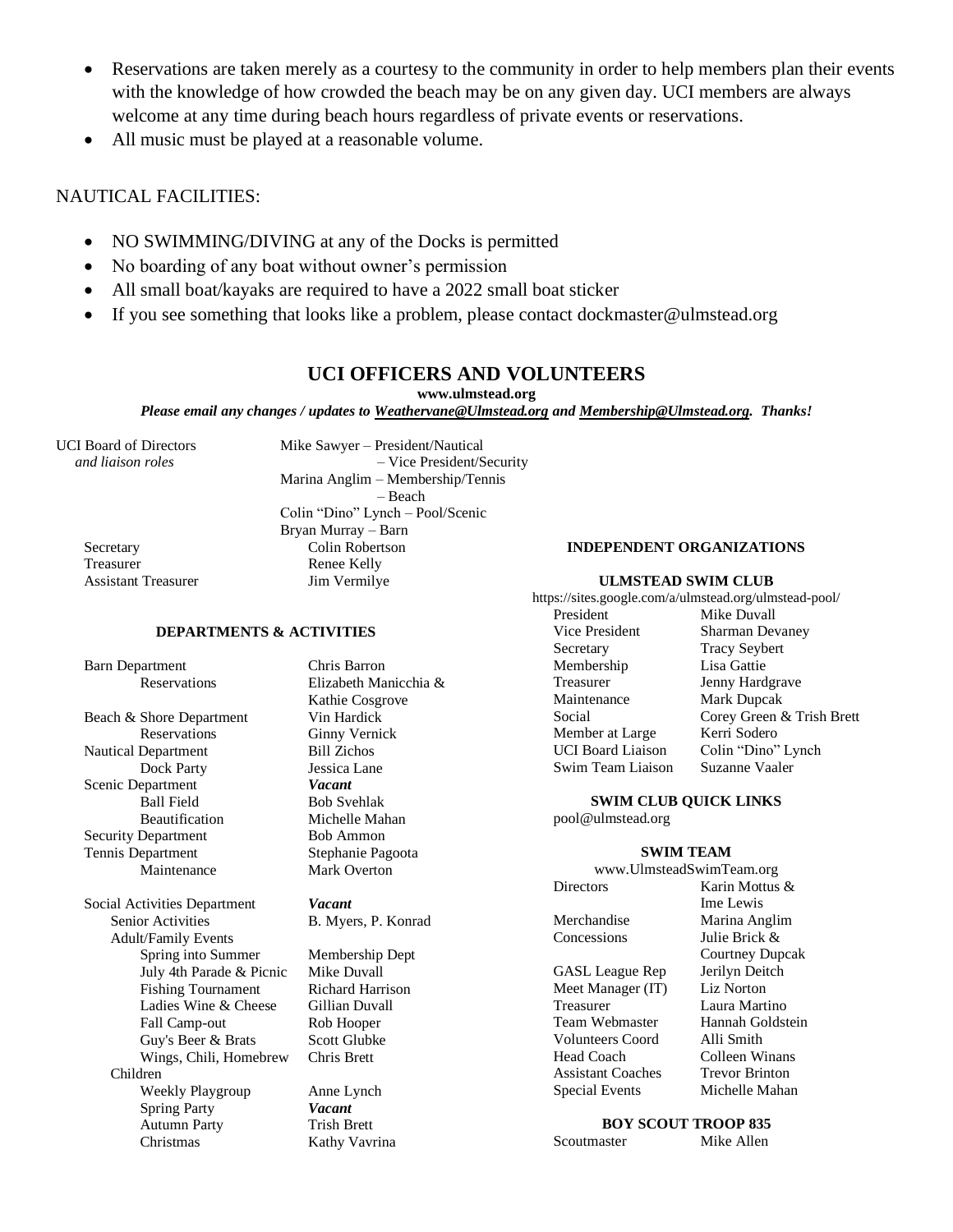| Membership Department    | <b>Kathy Pruissen</b>                                                               |
|--------------------------|-------------------------------------------------------------------------------------|
| <b>Bumper Stickers</b>   | Lynne Andrews                                                                       |
| Welcoming                | Mary Jo Powers, Ann Albrecht, Tracy Seybert                                         |
| Webmaster                | EG Gipple                                                                           |
| <b>Community Emails</b>  | Mandy Panetta                                                                       |
| Weathervane Editor       | <b>Marion Ticknor</b>                                                               |
| Weathervane Distribution | Mike Allen (manager), S. Allen, August, Abbey, Cooley, Daly, Davis, Delany, Deller, |
|                          | Fierstein, McCoun, McKees, Root, Weiss, Wildt                                       |

#### **EMAIL QUICK LINKS**

Board@ulmstead.org President@ulmstead.org Secretary@ulmstead.org Treasurer@ulmstead.org Security@ulmstead.org DockMaster@ulmstead.org Barn@ulmstead.org Social@ulmstead.org Membership@ulmstead.org

News@ulmstead.org Weathervane@ulmstead.org Tennis@ulmstead.org